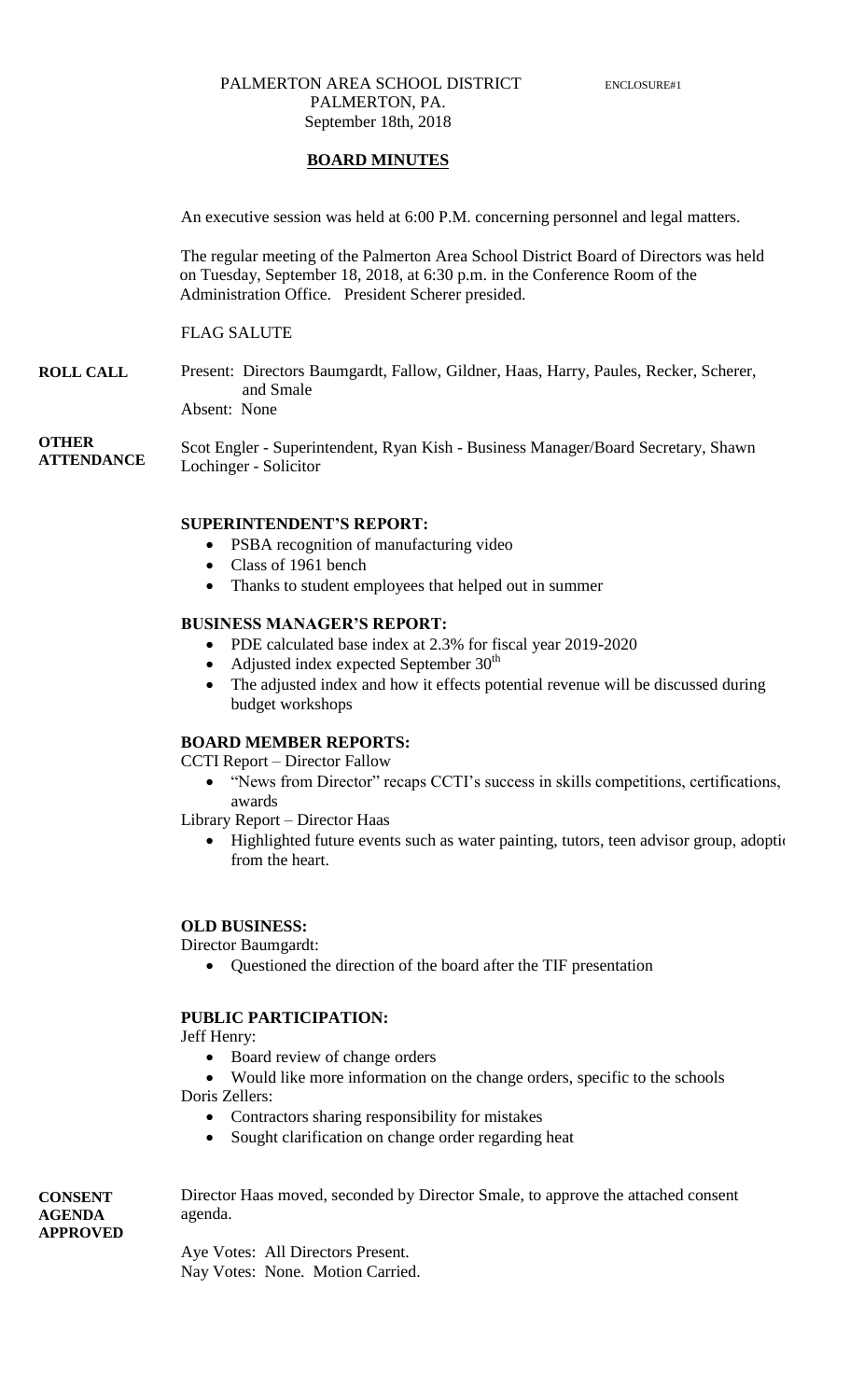## **CONSENT AGENDA**

| <b>MINUTES</b>                                               | Approved the minutes from August 21, 2018 and September 4, 2018 meetings.                                                                                                                                                                                                                  |
|--------------------------------------------------------------|--------------------------------------------------------------------------------------------------------------------------------------------------------------------------------------------------------------------------------------------------------------------------------------------|
| <b>FINANCIAL</b><br><b>REPORTS</b>                           | Approve the financial reports listed below:<br><b>TREASURER'S REPORT</b><br><b>ACCOUNTS PAYABLE</b><br>$\bullet$                                                                                                                                                                           |
| <b>BEHAVIOR</b><br><b>INTERVENTION</b><br><b>AGREEMENT</b>   | Approved the agreement with James R. Schwab for behavioral intervention and<br>counseling for the 2018-2019 school year, at the rate of \$100/hour as needed.                                                                                                                              |
| <b>DJ CONTRACT</b>                                           | Approved the DJ contract with Lehigh Valley Events for the September 29, 2018<br>homecoming dance.                                                                                                                                                                                         |
| <b>TUITION REIM-</b><br><b>BURSEMENT</b>                     | Approved the attached tuition reimbursement.                                                                                                                                                                                                                                               |
| <b>POLICY SERIES</b><br>#300                                 | Approved 2nd reading of policy series #300 (Employees)                                                                                                                                                                                                                                     |
| <b>RESIGNATION</b>                                           | Approved the resignation of Jennifer Lichtenwalner as a substitute teacher, effective<br>September 22, 2018.                                                                                                                                                                               |
| <b>COLUMN</b><br><b>MOVEMENT</b>                             | Approved the following column movement:<br>Michelle Davis-Bachelors to Bachelors+24<br>$\bullet$<br>Miranda Allen-Masters+30 to Masters+45<br>$\bullet$                                                                                                                                    |
| PT FLEX<br><b>CUSTODIAN</b>                                  | Approved Keith Smith as a PT Flex Custodian at the rate of \$13.42/hour, effective<br>October 3, 2018.                                                                                                                                                                                     |
| <b>REMOVE FROM</b><br><b>SUB LIST</b>                        | Removed Tara Marques from our substitute list.                                                                                                                                                                                                                                             |
| <b>CAFÉ</b><br><b>RESIGNATION</b>                            | Approved the resignation of Becky Adams, cafeteria employee, effective September 4,<br>2018.                                                                                                                                                                                               |
| <b>ADD TO SUB</b><br><b>LIST</b>                             | Approved Matthew Trapp as an Elementary teacher substitute, effective September 19,<br>2018.                                                                                                                                                                                               |
| <b>EXTRA CURR-</b><br><b>ICULAR</b>                          | Approved the following extra-curricular positions for the 2018-2019 school year:<br>Jason Gehman-Volunteer Boys Basketball<br>Don Heiney-Volunteer Umpire (Baseball/Softball)<br>$\bullet$                                                                                                 |
| <b>GRADUATION</b><br><b>REQUIREMENTS</b><br><b>COMPLETED</b> | Accepted the status that student #17006 has completed the graduation requirements set<br>forth by the Pennsylvania Department of Education and the Board of Education of the<br>Palmerton Area School District.                                                                            |
| <b>CLASS OF 1961</b><br><b>DONATION</b>                      | Accepted the donation of \$598.24 for a bench from the PASD Class of 1961.                                                                                                                                                                                                                 |
| <b>GRIEVANCE</b><br><b>DENIED</b>                            | Deny grievance #2018-8-23-18                                                                                                                                                                                                                                                               |
|                                                              | <b>END OF CONSENT AGENDA</b>                                                                                                                                                                                                                                                               |
| <b>CHANGE ORDER</b><br><b>FAILED</b>                         | Director Haas moved, seconded by Director Gildner, to approve Change Order Number<br>005 from Penn Builders, Inc. The contract sum will be increased by this change order in<br>the amount of \$11,733.33 and the new contract sum including this change order will be<br>\$8,838,242.36.  |
|                                                              | Aye Votes: None.<br>Nay Votes: All Directors Present. Motion Failed.                                                                                                                                                                                                                       |
| <b>CHANGE ORDER</b><br><b>APPROVED</b>                       | Director Fallow moved, seconded by Director Baumgardt, to approve Change Order<br>Number 006 from Penn Builders, Inc. The contract sum will be increased by this change<br>order in the amount of \$10,082 and the new contract sum including this change order<br>will be \$8,848,324.36. |
|                                                              | Aye Votes: All Directors Present.<br>Nay Votes: None. Motion Carried.                                                                                                                                                                                                                      |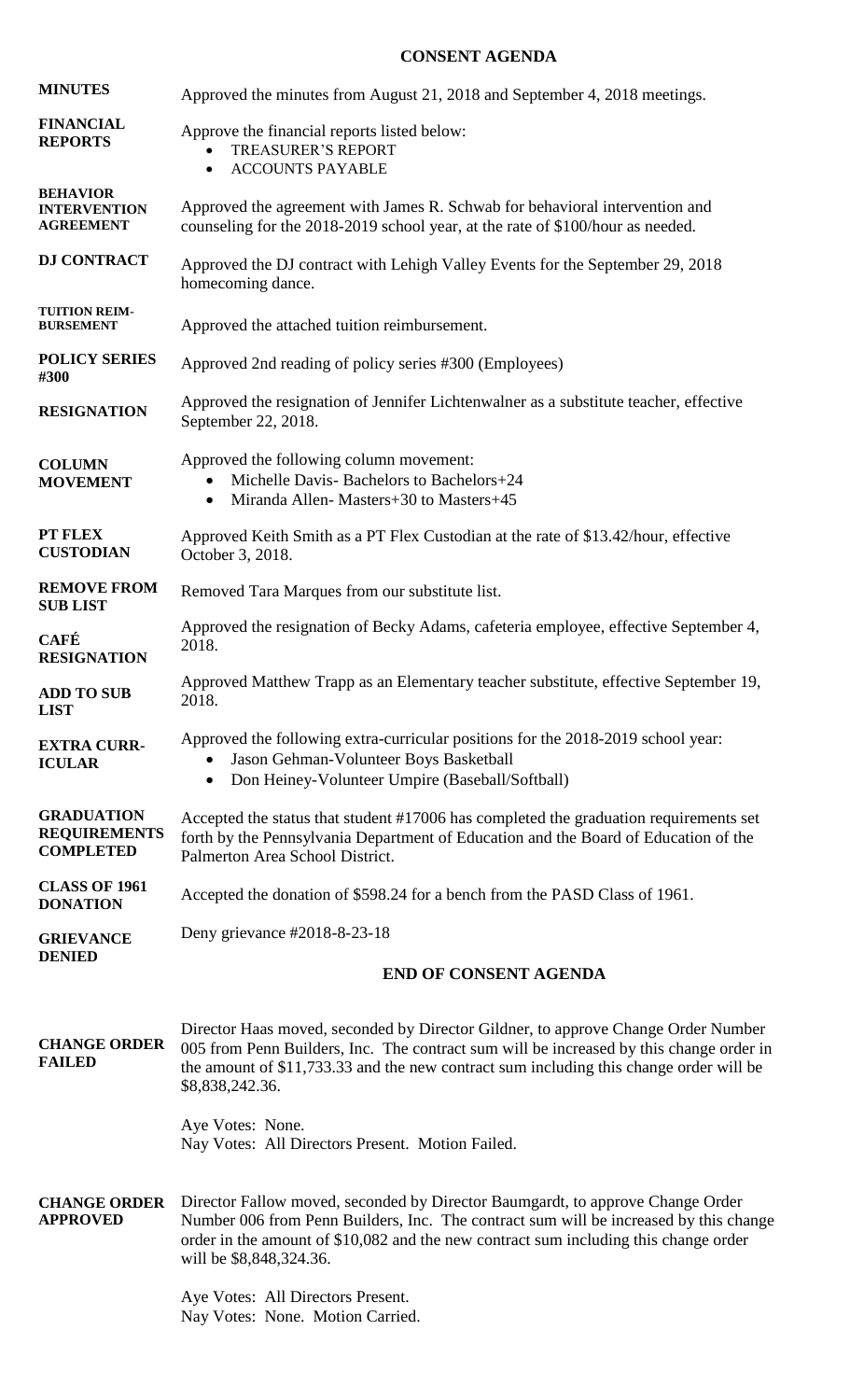| <b>CHANGE ORDER</b><br><b>APPROVED</b>                   | Director Fallow moved, seconded by Director Gildner, to approve Change Order<br>Number 007 from Penn Builders, Inc. The contract sum will be increased by this change<br>order in the amount of \$11,056 and the new contract sum including this change order<br>will be \$8,859,380.36.      |
|----------------------------------------------------------|-----------------------------------------------------------------------------------------------------------------------------------------------------------------------------------------------------------------------------------------------------------------------------------------------|
|                                                          | Aye Votes: Directors Baumgardt, Fallow, Haas, Harry, Paules, Recker, Scherer, and<br>Smale.                                                                                                                                                                                                   |
|                                                          | Nay Votes: Director Gildner. Motion Carried.                                                                                                                                                                                                                                                  |
| <b>CHANGE ORDER</b><br><b>FAILED</b>                     | Director Haas moved, seconded by Director Gildner, to approve Change Order Number<br>008 from Penn Builders, Inc. The contract sum will be increased by this change order in<br>the amount of \$80,935.64 and the new contract sum including this change order will be<br>\$8,940,316.00.     |
|                                                          | Aye Votes: None.<br>Nay Votes: All Directors Present. Motion Failed.                                                                                                                                                                                                                          |
| <b>CHANGE</b><br><b>ORDERS</b><br><b>APPROVED</b>        | Director Smale moved, seconded by Director Baumgardt, to approve Change Order<br>Number 006 from George J. Hayden Electric. The contract sum will be increased by this<br>change order in the amount of \$33,755 and the new contract sum including this change<br>order will be \$1,266,179. |
|                                                          | Aye Votes: All Directors Present.<br>Nay Votes: None. Motion Carried.                                                                                                                                                                                                                         |
|                                                          | Director Smale moved, seconded by Director Haas, to approve Change Order Number<br>002 from Myco Mechanical. The contract sum will be increased by this change order in<br>the amount of \$12,498.21 and the new contract sum including this change order will be<br>\$997,828.90.            |
|                                                          | Aye Votes: All Directors Present.<br>Nay Votes: None. Motion Carried.                                                                                                                                                                                                                         |
| POLICY #249<br><b>REMOVED</b><br><b>FROM TABLE</b>       | Director Haas moved, seconded by Director Gildner, to remove the motion to approve<br>the 2nd reading of policy #249-Bullying/Cyberbullying from the table                                                                                                                                    |
|                                                          | Aye Votes: All Directors Present.<br>Nay Votes: None. Motion Carried.                                                                                                                                                                                                                         |
| POLICY #249<br><b>APPROVED</b>                           | Director Baumgardt moved, seconded by Director Gildner, to approve the 2nd reading of<br>policy #249-Bullying/Cyberbullying.                                                                                                                                                                  |
|                                                          | Aye Votes: All Directors Present.<br>Nay Votes: None. Motion Carried.                                                                                                                                                                                                                         |
| <b>RESIGNATION</b><br><b>APPROVED</b>                    | Director Smale moved, seconded by Director Fallow, to approve the resignation of<br>Jaclyn Kessel, Health/PE teacher, effective September 18, 2018.                                                                                                                                           |
|                                                          | Aye Votes: All Directors Present.<br>Nay Votes: None. Motion Carried.                                                                                                                                                                                                                         |
| <b>HEALTH/PE</b><br><b>TEACHER</b>                       | Director Smale moved, seconded by Director Haas, to approve Josh Rake as a Health/PE<br>teacher at Bachelors Step 1 (\$45,250 prorated), effective September 19, 2018.                                                                                                                        |
| <b>APPROVED</b>                                          | Aye Votes: Directors Baumgardt, Gildner, Haas, Harry, Paules, Recker, Scherer, and<br>Smale.                                                                                                                                                                                                  |
|                                                          | Nay Votes: Director Fallow. Motion Carried.                                                                                                                                                                                                                                                   |
| <b>BOARD GOALS</b><br><b>ADOPTION</b><br><b>APPROVED</b> | Director Haas moved, seconded by Director Smale, to adopt the four vision sample<br>goals, as published by the National School boards Association, as the 2018-2019 goals of<br>the nine member voting board of the Palmerton Area School District.                                           |
|                                                          | Aye Votes: Directors Baumgardt, Fallow, Gildner, Haas, Paules, Scherer, and Smale.<br>Nay Votes: Directors Harry and Recker. Motion Carried.                                                                                                                                                  |